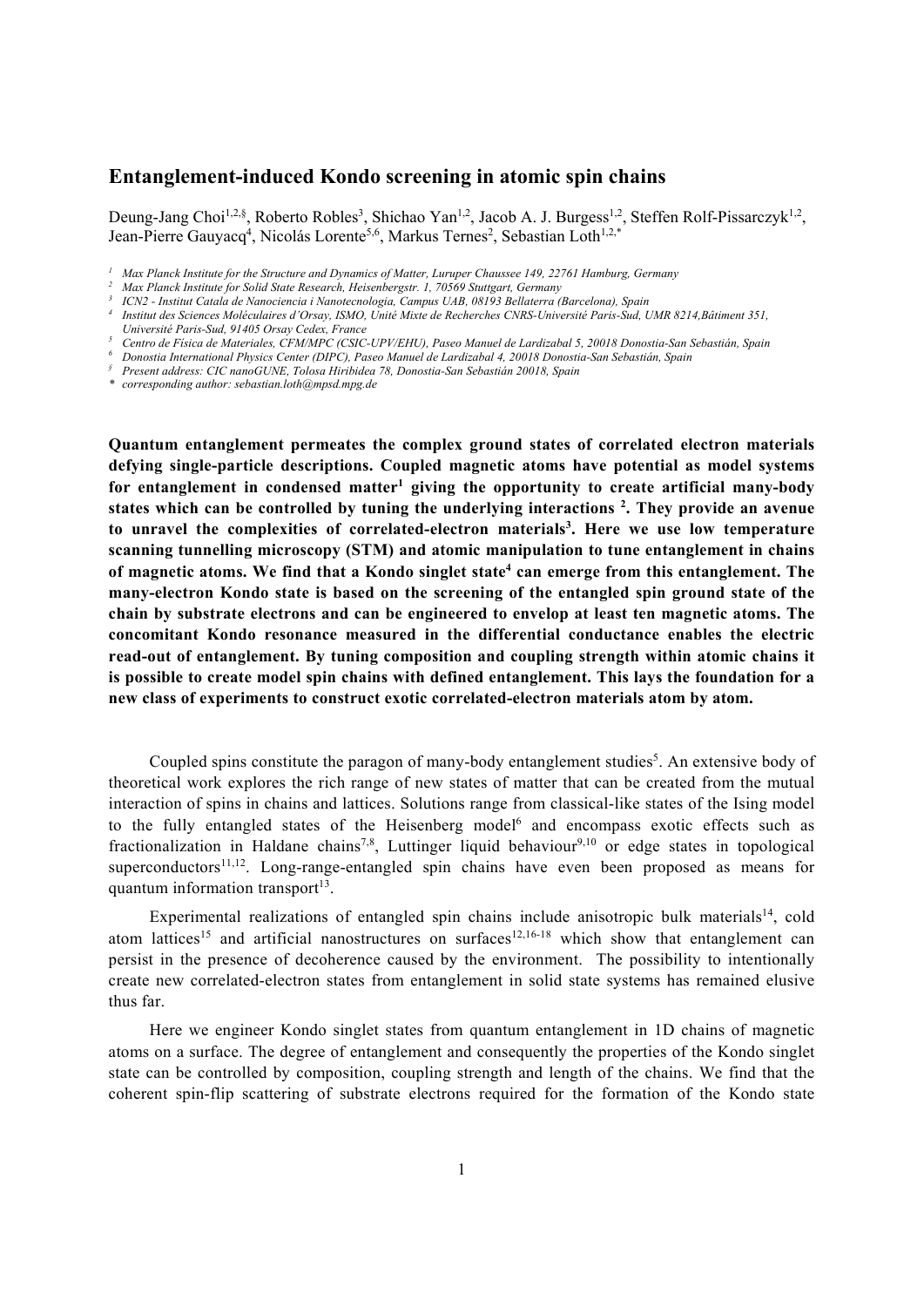emerges from entanglement of the spins within the chain allowing the creation of a new Kondo phase that is not based on the screening of individual atoms.

Experimentally, the Kondo singlet state itself manifests in spectra of the differential conductance,  $dI/dV(V)$ , as a prominent resonance located at zero bias<sup>19</sup>. Kondo resonances of individual spins have been observed in a variety of atoms and molecules on surfaces $20-23$ . In this work we use a scanning tunnelling microscope to assemble disparate magnetic atoms into composite chains of up to 10 atoms with precisely defined geometry and elemental composition (Fig. 1a). Specifically, we use Fe atoms (with spin magnitude  $S_{\text{Fe}} = 2$ ) and Mn atoms  $(S_{\text{Mn}} = 5/2)^{24}$ , and place them on the Cu binding sites of a  $Cu_2N/Cu(100)$  surface (See Methods for details). When Fe and Mn are assembled into dimers with 0.36 nm or less separation, a sharp Kondo resonance appears in d*I*/d*V*(*V*) at zero bias (Fig. 2b). Measurements of the temperature-dependent broadening of the conductance peak confirm its correlated nature (Supplementary Figure S1).

The amplitude of the Kondo resonance in the MnFe dimers is comparable to resonances observed for individual magnetic impurities on the Cu<sub>2</sub>N surface  $^{21}$ . Unlike in the single-impurity case, the Kondo screening of the MnFe dimers cannot be caused by screening of the individual atoms. Due to their easy axis anisotropy, neither Fe nor Mn form a Kondo state at the temperature of our experiment,  $T = 0.5$  K <sup>25</sup>. In addition, MnFe dimers with large separation and consequently weak spinspin coupling show no Kondo resonance (Fig. 2b). Hence, the emergence of a Kondo singlet state in MnFe dimers must be related to collective states of the spin-coupled atoms.

To gain insight into this process we consider spin-coupling between Fe and Mn by Heisenberg exchange interaction using a simplified spin Hamiltonian model,

$$
\hat{H}_1 = J \vec{S}_{Fe} \vec{S}_{Mn} - D \hat{S}_{Fe,z}^2,
$$

and treat Kondo scattering up to 3<sup>rd</sup> order in the impurity spin (see Methods and Supplementary Figure S2 for details). This method has been demonstrated to capture the essential properties of Kondo resonances both in atomic and molecular systems  $^{22}$ . The experimental  $dI/dV(V)$  spectra which reflect the spin excitations and Kondo resonance of the dimers are reproduced well by the calculations (Fig. 2c) when accounting for an antiferromagnetic isotropic Heisenberg coupling, *J*, between Fe and Mn and easy-axis magnetic anisotropy, *D*, of the Fe atom.

The MnFe dimers feature a doubly degenerate ground state with  $m_T = \pm \frac{1}{2} (m_T)$  is component of The while different a doubly degenerate ground state with  $m_T = \pm 72$  ( $m_T$  is component of the total spin,  $\vec{S}_T = \vec{S}_{Fe} + \vec{S}_{Mn}$ , projected onto the anisotropy axis of the Fe atom) and two low-energy excitations to doublets with  $m_T = {\pm 1/2, \pm 3/2}$  (Fig. 1b). The spin excitations appear as steps in the  $dI/dV(V)$  spectra at voltages  $\pm E_1/e$  and  $\pm E_2/e$  and permit extracting the Heisenberg coupling, *J*, and magnetic anisotropy constant, *D* (Fig. 2ab). By plotting the ratio of the measured spin excitation energies, (*E*2+*E*1)/(*E*2−*E*1), we find that the spin states of the MnFe dimer are completely characterized by the ratio *J/|D|* (Fig. 2e). We can therefore use our model Hamiltonian to inspect the spin ground states for dimers with different coupling strengths.

The relation between entanglement and Kondo screening becomes apparent by comparing dimers with varying coupling strength, i.e., varying *J*/|*D|* (Fig. 1c). For antiferromagnetically coupled dimers with  $J/D$  <<1, spin-spin coupling is small compared to the magnetic anisotropy (Fig. 2d) dimer A) and the atomic spins align with the anisotropy axis. The two degenerate spin ground states become product states of the individual spins with  $m_{Fe} = -2$ ,  $m_{Mn} = +5/2$ , and  $m_{Fe} = +2$ ,  $m_{Mn} = -5/2$  with vanishing entanglement ( $m_{Fe}$  and  $m_{Mn}$  are the magnetic quantum numbers of the individual atom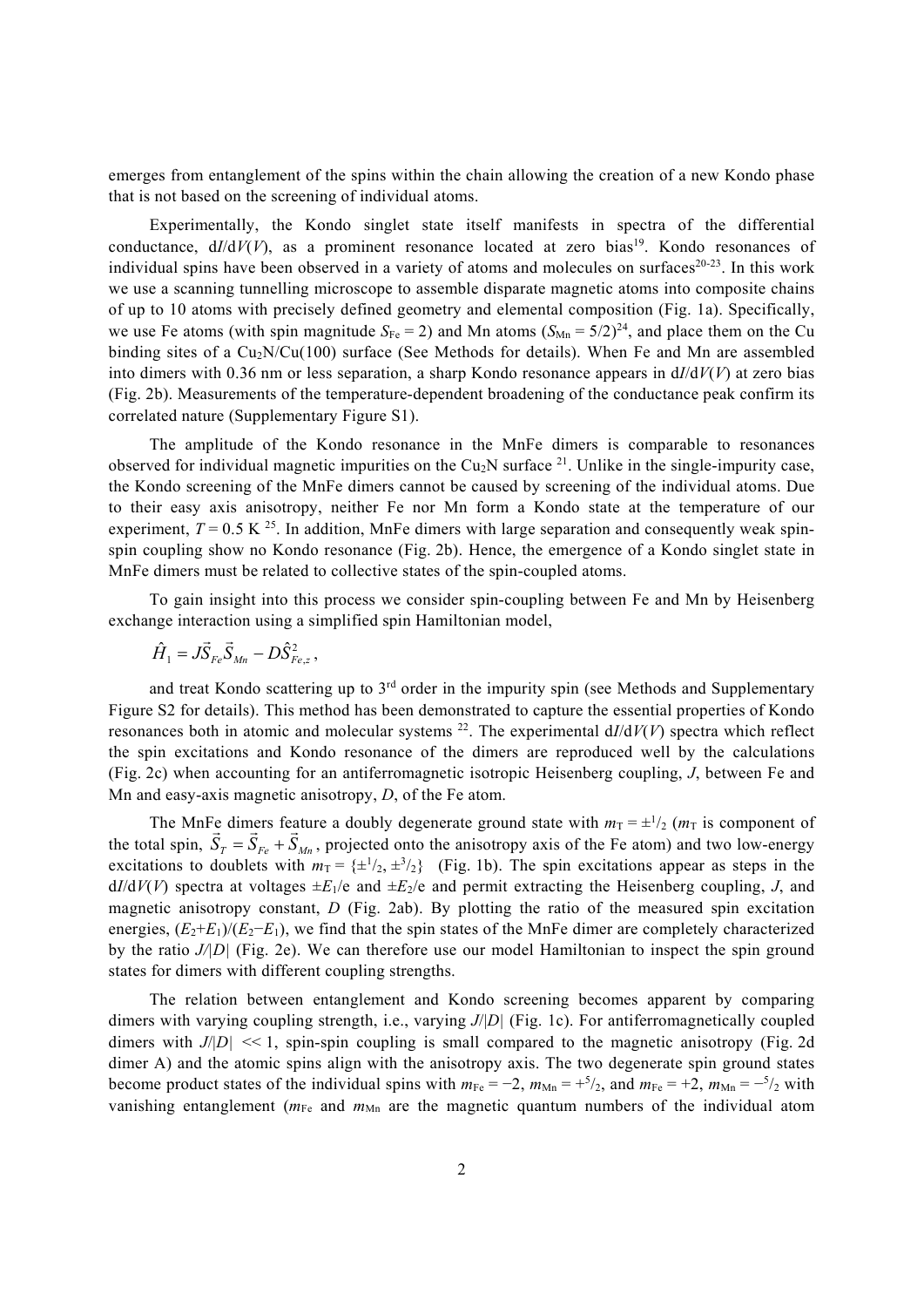spins  $\vec{S}_{Fe}$  and  $\vec{S}_{Mn}$ ). The absence of a Kondo resonance in the measured and calculated d*I*/d*V*(*V*) spectra shows that these Néel-like states are not amenable to Kondo screening.

By comparison, strongly coupled antiferromagnetic dimers with *J/|D|* >> 1 exhibit prominent Kondo resonances. Their ground states are superpositions of all spin states with  $m_{Fe} + m_{Mn} = +1/2$  or  $-1/2$  (Fig. 2d dimers B, C). The dimer behaves as a single global angular momentum (macrospin) of magnitude ½ (Fig. 2f,g). Consequently, a single-electron interaction at any atom of the chain can flip between the two degenerate ground states of the dimer and permit a Kondo singlet as the new ground state. By evaluating the entanglement entropy for these ground states (see Methods for details) we find that the complex spin superpositions are caused by entanglement of the Fe and Mn spins (Fig. 2f), linking the emergence of the Kondo resonance in the MnFe dimers to their degree of entanglement.

All other configurations with intermediate *J/|D|* have partial entanglement of the spins and the observed strength of the Kondo resonance is reduced (Fig. 2g). This behaviour is consistent with a reduction in Kondo screening efficiency caused by an increasing weight of spin components with total spin in excess of  $\frac{1}{2}$  in the ground states as can be validated by the expectation value of the total spin,  $\langle S_T^2 \rangle$ . For the maximally entangled ground state  $\langle S_T^2 \rangle$  is  $(S_{Mn} - S_{Fe}) (S_{Mn} - S_{Fe} + 1) = 0.75$  and grows gradually to  $S_{Fe}(S_{Fe}+1)+(S_{Mn})(S_{Mn}+1) = 14.75$  when entanglement is absent (Fig. 2g). Because the high-spin components of the superposition cannot be screened by single-electron interactions, a weaker entanglement drives the MnFe system into an underscreened Kondo regime<sup>26</sup>. As screening decreases the Kondo resonance decreases in strength as well <sup>27</sup> (See Supplementary Section S1 for details). Hence, the presence of a Kondo resonance in the MnFe dimers directly indicates strong quantum entanglement.

To test whether the Kondo singlet state can be extended to a larger number of atoms we assemble successively longer spin chains by adding Mn atoms to the MnFe dimer one by one (Fig. 3a,b). Surprisingly, all chains with odd number of Mn atoms,  $Mn_xFe$  (x = 3, 5, 7, 9) feature a prominent Kondo resonance (Fig. 3d).

It is important to draw a distinction between the effect of quantum entanglement of the spins and orbital hybridization. Density functional theory (DFT) calculations find that all of the magnetic moment of the chain is localized in the d-orbitals of the Fe and Mn atoms (Fig. 3c). No spin-polarized molecular states were found that could participate in the Kondo screening (Fig. 3c and Supplementary Figure S3) indicating that – even up to the longest chains – the Kondo resonance is caused by quantum entanglement of all atoms in the chain. This conclusion is corroborated by the observed disappearance of the Kondo resonance upon adding one Mn atom to each chain (see Supplementary Figure S4 for spectra of  $Mn_xFe$  (x = 2, 4, 6, 8, 10)).

We identify the spin ground state responsible for Kondo screening in longer chains  $Mn_xFe$  by extending our model Hamiltonian with nearest-neighbor exchange interaction for the additional Mn atoms $^{18}$ ,

$$
\hat{H}_{x} = J\vec{S}_{Fe}\vec{S}_{Mn} - D\hat{S}_{Fe,z}^{2} + \sum_{i=2..x} J'\vec{S}_{Mn,i-1}\vec{S}_{Mn,i} .
$$

We find that the whole series from MnFe to Mn<sub>9</sub>Fe can be fit with one set of parameters,  $D = 4.0$  meV  $\pm 0.4$  meV,  $J = 13.2$  meV  $\pm 1.0$  meV,  $J' = 4.2$  meV  $\pm 0.8$  meV (*J*' is the coupling strength between Mn atoms), permitting quantitative comparisons among the chains (Supplementary Figure S5). All chains feature doubly degenerate and strongly entangled ground states with  $m_T = \pm \frac{1}{2}$ . The expectation value of the total spin,  $\langle S_T^2 \rangle$ , ranges between 0.9 for Mn<sub>1</sub>Fe and 1.7 for Mn<sub>9</sub>Fe indicating that the ground states of all chains are close to maximally entangled. This makes it possible for a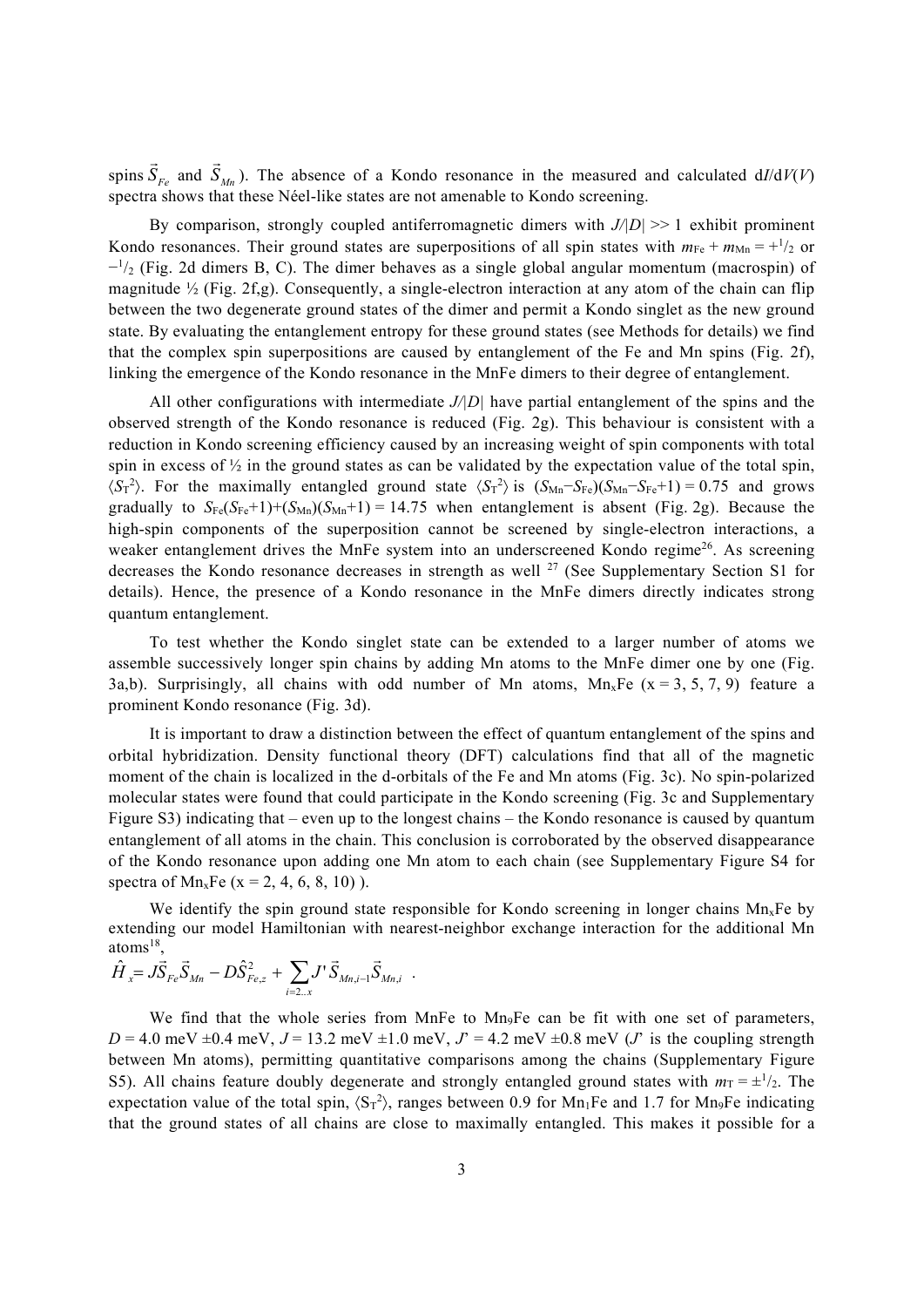single-electron interaction to screen the chain's magnetic moment and to form a spatially-extended Kondo singlet state.

Conductance spectra acquired along the Mn<sub>x</sub>Fe chains,  $dI/dV(V,d)$ , show that the Kondo resonance is delocalized within the chain, as may be expected from a macrospin ground state. Remarkably, it is not distributed uniformly. The strongest resonance is at the Mn atom furthest from the Fe atom (Fig. 3d). The spatial profile of the Kondo resonance (Fig. 4a) shows that the resonance is present over all atoms in short chains  $Mn_xFe$  (x = 1, 3) whereas it drops off at approximately 1.5 nm distance from the edge Mn atom in the longer chains  $(x = 5, 7, 9)$ . This emphasizes that the edge Mn atom, even for the longest chain (Mn9Fe), is entangled with the Fe atom on the other end.

The spatial profiles of the Kondo resonance show that the maximum amplitude increases approximately linearly with chain length and for Mn9Fe reaches up to 80% of the amplitude of the spin-excitation-induced conductance steps (Fig. 4a, inset). This behaviour is consistent with an increased efficiency of electron-spin scattering between the ground state doublet by substrate electrons due to the increased number of scattering sites in longer chains. In addition, the Fe atom's magnetic anisotropy, *D*, becomes effectively diluted with increasing number of Mn atoms allowing for a more efficient Kondo screening.

The presence of magnetic anisotropy becomes evident with application of a magnetic field along the high symmetry directions of the  $Mn_xFe$  chain (Fig. 4b). The amount of field-induced splitting of the Kondo resonance is highly anisotropic, as is expected for spin systems with finite magnetic anisotropy and magnetic moments larger than  $\frac{1}{2}$   $2^{1,23}$ . The impact of magnetic anisotropy can be maximized by replacing Mn atoms with Fe, e.g., switching from  $Mn_3Fe$  to  $MnFe_3$  (Fig. 4d). This substitution minimizes entanglement within the  $m_T = \pm \frac{1}{2}$  ground states and suppresses the Kondo resonance.

This demonstrates that the emergent Kondo state can be tuned by the specific atomic composition of the spin chain. Such controllable creation of many-body states via engineering of the underlying quantum entanglement indicates that surface-adsorbed spin chains can serve as prototype systems for the exploration and simulation of correlated condensed-matter phases. In particular, it is now possible to access the transition from Fermi-liquid to non-Fermi liquid behaviour and to explore the exotic properties of the singular Fermi liquid associated with the underscreened Kondo phase. This approach provides a bridging step to bottom-up creation of real-world correlated-electron systems. Beyond testing prominent theoretical models such as quantum criticality in the two-impurity Kondo model28 this method can in principle be generalized to a broader class of materials where electronelectron interaction can be tuned by structure and composition, such as heavy fermion compounds<sup>29</sup>, or Mott insulators<sup>30</sup>.

## **METHODS**

**Experimental parameters:** All measurements used a low-temperature ultrahigh vacuum scanning tunnelling microscope (Unisoku USM 1300 3He) with base temperature of 0.5 K. A clean Cu(100) surface with large monatomically flat terraces was prepared by repeated Ar sputtering and annealing to 850 K. Then, a monolayer of copper nitride,  $Cu<sub>2</sub>N$ , was formed as a decoupling layer by sputtering with  $N_2$  at 1 kV and annealing to 600 K. Fe and Mn atoms were deposited onto the precooled surface by thermal evaporation of elemental Fe and Mn from effusion cells. All atom chains were created by vertical atom manipulation<sup> $17,18$ </sup>. Prior to manipulation Fe and Mn atoms were identified using their characteristic conductance spectra<sup>24</sup>. Conductance spectra,  $dI/dV(V)$ , record the differential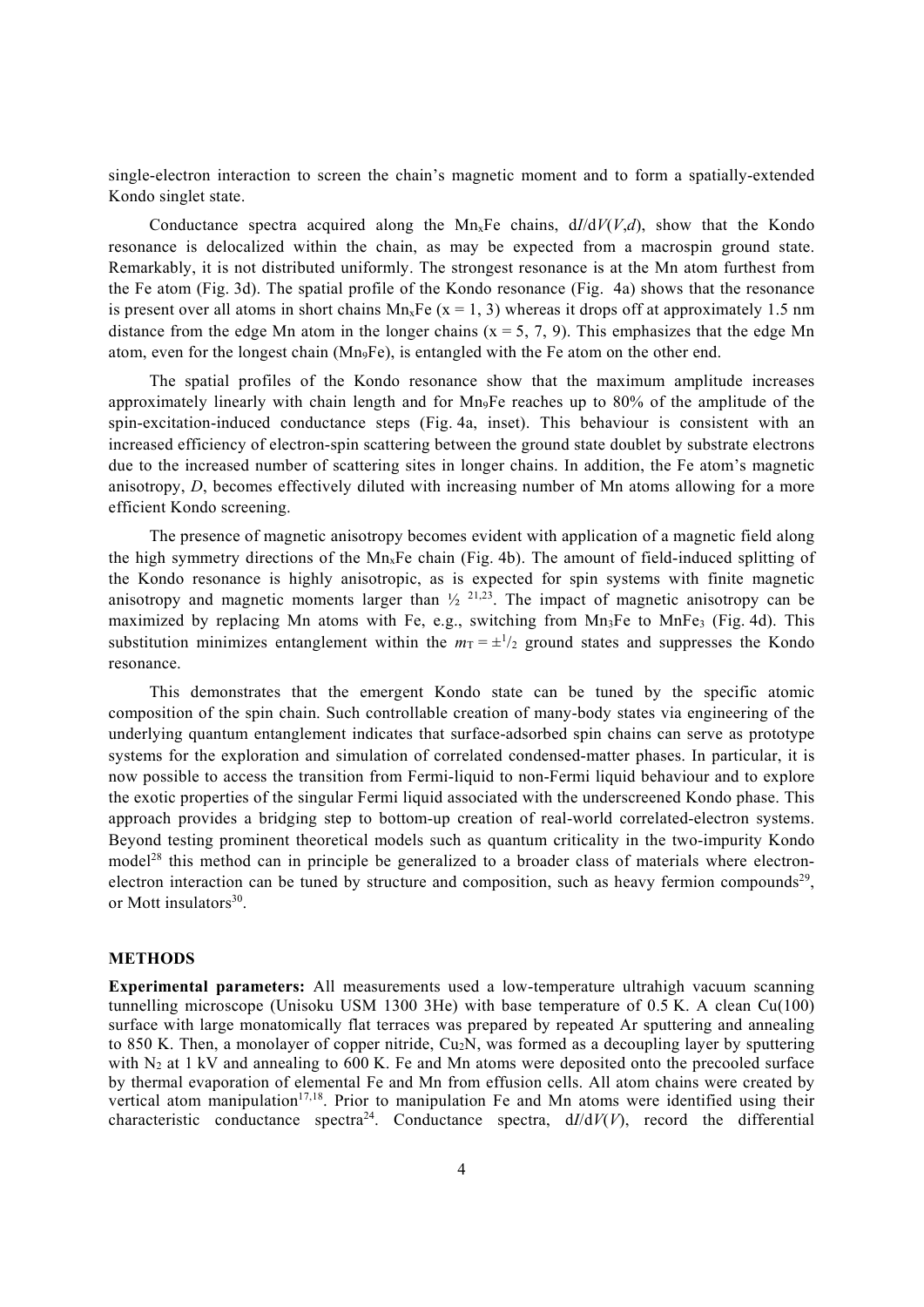conductance of the tunnel junction as a function of sample bias detected by Lock-In detection of the tunnelling current caused by adding a modulation voltage of 72  $\mu$ V<sub>rms</sub> amplitude at 691 Hz to the bias.

**Model spin Hamiltonian parameters:** The model applied to the spin chains uses an effective spin Hamiltonian to describe the spin states of the MnxFe. Conductance spectra are calculated by considering electron-spin scattering with tunnelling electrons (Supplementary Figure S2). The spin states of the MnFe dimers represented by their density matrices,  $\rho$ , are completely determined by the ratio *J*/|*D|* (Fig. 2d). We quantify the degree of entanglement for the dimers (Fig. 2fg) by the entanglement entropy,  $I(\rho)$ . It is obtained by calculating the von Neumann mutual information of the Fe and Mn spin subsystems,  $I(\rho) = S(\rho_{F_e}) + S(\rho_{M_n}) - S(\rho)$ . *S* is the von Neumann entropy and  $\rho_{Fe}$ and  $\rho_{Mn}$  are the reduced density matrices of the Fe and Mn spin obtained by partial trace over  $\rho$ . Since the spins considered here are larger than  $\frac{1}{2}$  we normalised  $I(\rho)$  to the entanglement entropy of the maximally entangled state.

**Density function theory calculations:** Collinear DFT+U calculations were performed with the VASP code, using the PBE xc functional together with charging-energy corrections in the Dudarev et al. scheme (See Supplementary Section S2 for details on the calculation.). The d electrons for Fe and Mn had an onsite energy of  $U-J = 1$  eV and 4.0 eV respectively. For all chains we find the magnetic ground state of the Mn<sub>x</sub>Fe chains to be close to  $m<sub>T</sub> = \frac{1}{2}$  due to antiferromagnetic ordering of the Fe and Mn magnetic moments (see Fig. 2c).

## **REFERENCES**

- 1. Sachdev, S. Quantum Criticality: Competing Ground States in Low Dimensions. *Science* **288**, 475–480 (2000).
- 2. Amico, L., Fazio, R., Osterloh, A., and Vedral, V. Entanglement in many-body systems. *Rev. Mod. Phys.* **80**, 517–576 (2008).
- 3. Burkard, G. Spin-entangled electrons in solid-state systems. *Journal of Physics: Condensed Matter* **19**, 233202 (2007).
- 4. Kondo, J. Resistance Minimum in Dilute Magnetic Alloys. *Progress of Theoretical Physics* **32**, 37  $(1964)$ .
- 5. Bethe, H. *Z.* Zur Theorie der Metalle. *Physik* **71**, 205–226 (1931).
- 6. Yosida, K. *Theory of Magnetism*. Springer, Berlin, (1991).
- 7. Delgado, F., Batista, C. D., and Fernández-Rossier, J. Local Probe of Fractional Edge States of S=1 Heisenberg Spin Chains. *Phys. Rev. Lett.* **111**, 167201 (2013).
- 8. Haldane, F. D. M. Nonlinear Field Theory of Large-Spin Heisenberg Antiferromagnets: Semiclassically Quantized Solitons of the One-Dimensional Easy-Axis Néel State. *Phys. Rev. Lett.* **50**, 1153–1156 (1983).
- 9. Haldane, F. D. M. 'Luttinger liquid theory' of one-dimensional quantum fluids. I. Properties of the Luttinger model and their extension to the general 1D interacting spinless Fermi gas. *Journal of Physics C: Solid State Physics* **14**, 2585 (1981).
- 10. Blumenstein, C., Schafer, J., Mietke, S., Meyer, S., Dollinger, A., Lochner, M., Cui, X. Y., Patthey, L., Matzdorf, R., and Claessen, R. Atomically controlled quantum chains hosting a Tomonaga-Luttinger liquid. *Nature Physics* **7**, 776–780 (2011).
- 11. Kitaev, A. Y. Unpaired Majorana fermions in quantum wires. *Physics-Uspekhi* **44**, 131 (2001).
- 12. Nadj-Perge, S., Drozdov, I. K., Li, J., Chen, H., Jeon, S., Seo, J., MacDonald, A. H., Bernevig, B. A., and Yazdani, A. Observation of Majorana fermions in ferromagnetic atomic chains on a superconductor. *Science* **346**, 602–607 (2014).
- 13. Bose, S. Quantum Communication through an Unmodulated Spin Chain. *Phys. Rev. Lett.* **91**, 207901 (2003).
- 14. Sahling, S., Remenyi, G., Paulsen, C., Monceau, P., Saligrama, V., Marin, C., Revcolevschi, A., Regnault, L. P., Raymond, S., and Lorenzo, J. E. Experimental realization of long-distance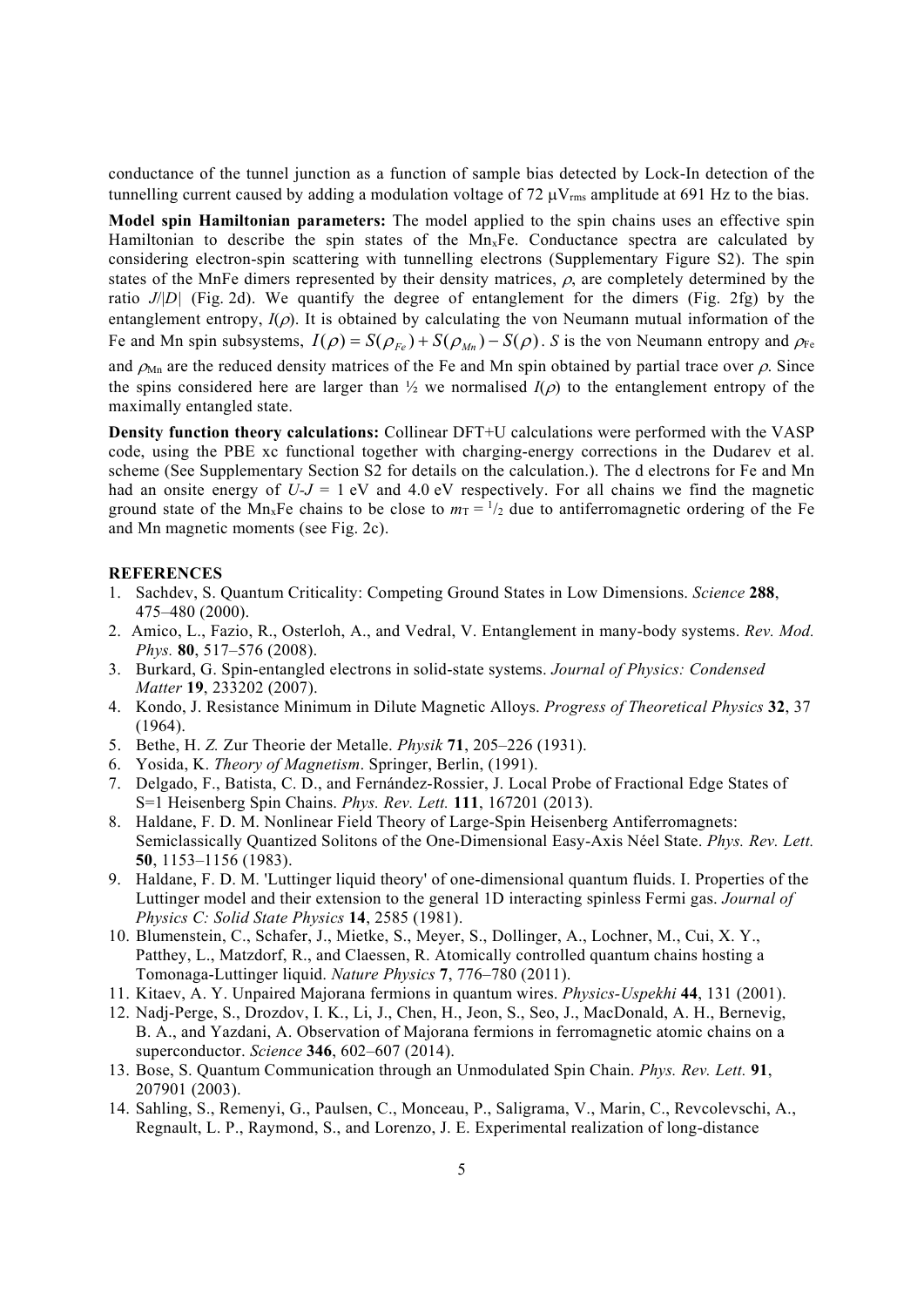entanglement between spins in antiferromagnetic quantum spin chains. *Nat Phys* **11**, 255–260 (2015).

- 15. Jurcevic, P., Lanyon, B. P., Hauke, P., Hempel, C., Zoller, P., Blatt, R., and Roos, C. F. Quasiparticle engineering and entanglement propagation in a quantum many-body system. *Nature* **511**, 202–205 (2014).
- 16. Segovia, P., Purdie, D., Hengsberger, M., and Baer, Y. Observation of spin and charge collective modes in one-dimensional metallic chains. *Nature* **402**, 504–507 (1999).
- 17. Yan, S., Choi, D.-J., Burgess, J. A. J., Rolf-Pissarczyk, S., and Loth, S. Control of quantum magnets by atomic exchange bias. *Nat Nano* **10**, 40–45 (2015).
- 18. Hirjibehedin, C. F., Lutz, C. P., and Heinrich, A. J. Spin Coupling in Engineered Atomic Structures. *Science* **312**, 1021–1024 (2006).
- 19. Appelbaum, J. A. Exchange Model of Zero-Bias Tunneling Anomalies. *Phys. Rev.* **154**, 633  $(1967)$ .
- 20. Zhao, A., Li, Q., Chen, L., Xiang, H., Wang, W., Pan, S., Wang, B., Xiao, X., Yang, J., Hou, J. G., and Zhu, Q. Controlling the Kondo Effect of an Adsorbed Magnetic Ion Through Its Chemical Bonding. *Science* **309**, 1542–1544 (2005).
- 21. Otte, A. F., Ternes, M., von Bergmann, K., Loth, S., Brune, H., Lutz, C. P., Hirjibehedin, C. F., and Heinrich, A. J. The role of magnetic anisotropy in the Kondo effect. *Nat. Phys.* **4**, 847 (2008).
- 22. Ternes, M. Spin excitations and correlations in scanning tunneling spectroscopy. *New Journal of Physics* **17**, 063016 (2015).
- 23. von Bergmann, K., Ternes, M., Loth, S., Lutz, C. P., and Heinrich, A. J. Spin Polarization of the Split Kondo State. *Phys. Rev. Lett.* **114**, 076601 (2015).
- 24. Hirjibehedin, C. F., Lin, C.-Y., Otte, A. F., Ternes, M., Lutz, C. P., Jones, B. A., and Heinrich, A. J. Large Magnetic Anisotropy of a Single Atomic Spin Embedded in a Surface Molecular Network. *Science* **317**, 1199–1203 (2007).
- 25. Barral, M. A., Roura-Bas, P., Llois, A. M., and Aligia, A. A. Kondo behavior of anisotropic single atomic spins on a Cu2N molecular layer. *Phys. Rev. B* **82**, 125438 (2010).
- 26. Mattis, D. C. Symmetry of Ground State in a Dilute Magnetic Metal Alloy. *Phys. Rev. Lett.* **19**, 1478–1481 (1967).
- 27. Parks, J. J., Champagne, A. R., Costi, T. A., Shum, W. W., Pasupathy, A. N., Neuscamman, E., Flores-Torres, S., Cornaglia, P. S., Aligia, A. A., Balseiro, C. A., Chan, G. K.-L., Abruna, H. D., and Ralph, D. C. Mechanical Control of Spin States in Spin-1 Molecules and the Underscreened Kondo Effect. *Science* **328**, 1370–1373 (2010).
- 28. Jones, B. A., Varma, C. M., and Wilkins, J. W. Low-Temperature Properties of the Two-Impurity Kondo Hamiltonian. *Phys. Rev. Lett.* **61**, 125–128 (1988).
- 29. Mizukami, Y., Shishido, H., Shibauchi, T., Shimozawa, M., Yasumoto, S., Watanabe, D., Yamashita, M., Ikeda, H., Terashima, T., Kontani, H., and Matsuda, Y. Extremely strong-coupling superconductivity in artificial two-dimensional Kondo lattices. *Nat Phys* **7**, 849–853 (2011).
- 30. Nozières, P. *J.* Kondo Lattices and the Mott Metal-Insulator Transition. *Phys. Soc. Jpn.* **74**, 4–7 (2005).

## **ACKNOWLEDGEMENTS**

D.J.C., J.A.J.B., S.Y., S.R.P. and S.L. acknowledge Edgar Weckert and Helmut Dosch (Deutsches Elektronen-Synchrotron, Hamburg, Germany) for providing high-stability lab space. D.J.C. and J.A.J.B. acknowledge postdoctoral fellowship from the Alexander von Humboldt foundation. M.T. acknowledges support from the DFG-SFB 767. J.A.J.B. acknowledges support from the Natural Sciences and Engineering Research Council of Canada. N.L. and R.R. acknowledge support form Spanish MINECO (Grant No. MAT2012-38318-C03-02 with joint financing by FEDER Funds from the European Union). ICN2 acknowledges support from the Severo Ochoa Program (MINECO, Grant SEV-2013-0295).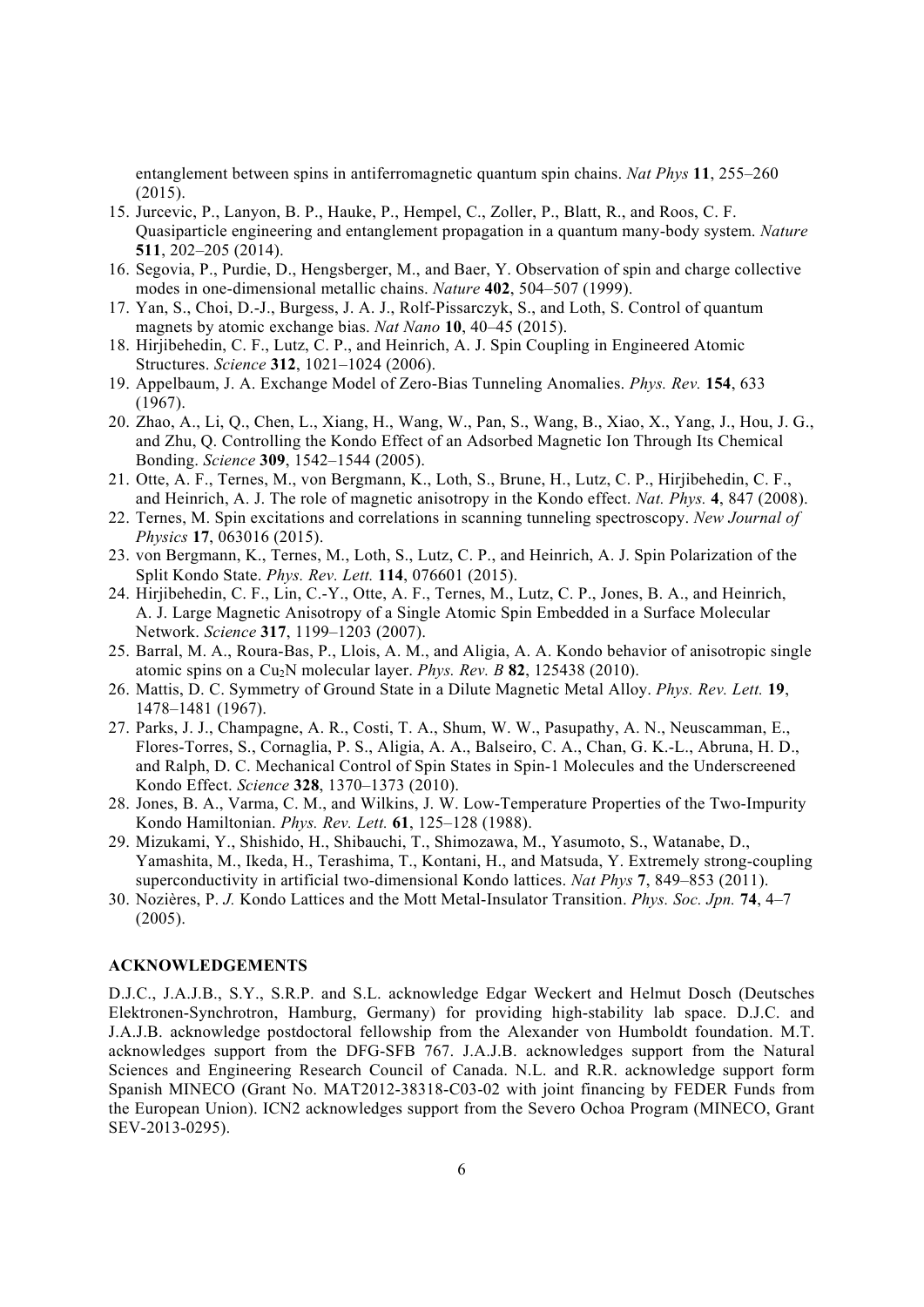**Figure 1:** 



**Figure 1| Relation between Kondo screening and entanglement in atomically assembled spin chains. a.** Key properties for Kondo screening of the entangled spin dimer. Two atoms are coupled antiferromagnetically by Heisenberg interaction, *J* (blue). The magnetic moments of the atoms have spin magnitude  $S_1$  and  $S_2$  and differ by half-integer amount. Axial magnetic anisotropy, *D* (black), may be present. **b,** Spin state structure for a MnFe dimer (green lines). The doubly degenerate ground state with  $m_{\overline{1}}$  =  $\pm$ <sup>1</sup>/<sub>2</sub> is amenable to Kondo screening (black arrows). All excited states are split off by an energy proportional to *J* and modified by *D*. **c,** Relation between spin entanglement and Kondo screening: in the absence of entanglement, i.e. for  $J/D$ |<<1, electron-spin scattering is forbidden and no Kondo screening can occur. When the spins  $S_1$  and  $S_2$  are strongly entangled, i.e. for J/|D|>>1, electron-spin scattering becomes possible and Kondo screening emerges.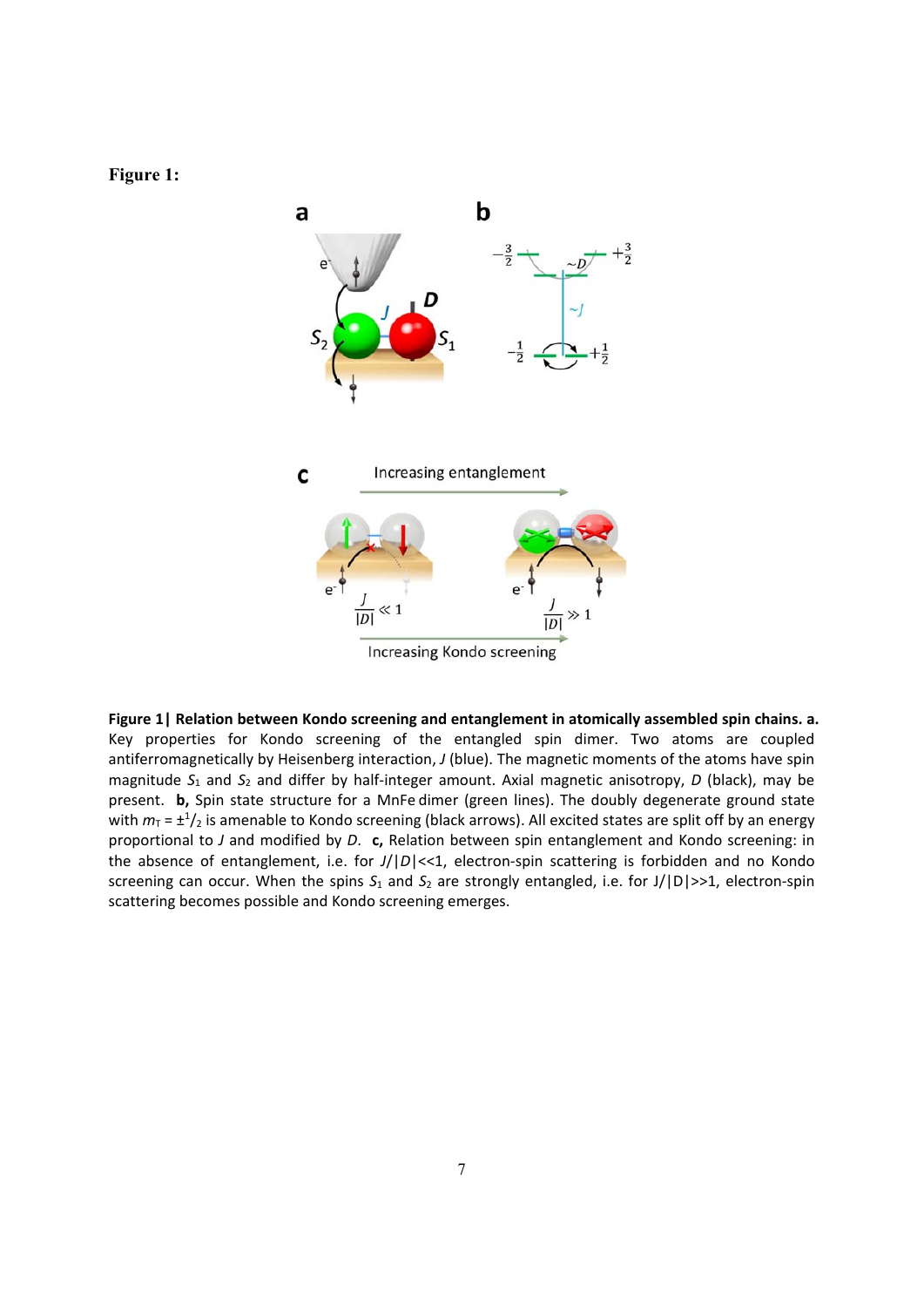



**Figure 2| Entanglement of MnFe dimers. a,** Constant‐current topographs of MnFe dimers with separation of 0.72 nm (A), 0.36 nm (B) and a compact dimer (C). Image size (3.4  $\times$  2.3) nm<sup>2</sup> shown as 3d rendering of height with color from low (orange) to high (white). **b,** Differential conductance spectra, d*I*/d*V*(*V*), as function of sample bias, *V*. Spectra for dimer A measured on the Mn (light green) and Fe atom (green). Dimer B and C show one uniform spectrum and feature a Kondo resonance. **c,** Simulated d*I*/d*V*(*V*) spectra for the dimers A, B, C using antiferromagnetic exchange interaction (A: *J* = 0.6 meV, B: *J* = 13.2 meV, C: *J* = 16.5 meV) and axial magnetic anisotropy of the Fe atom (A: *D* = 1.8 meV, B: *D* = 3.9 meV, C: *D* = 0.9 meV). The Kondo peak for dimer C is underestimated in our model as it cannot capture the strong-coupling limit of the Kondo effect. **d,** Reduced density matrices,  $\rho_{mn}$ , for the +1/2 ground state for spectra shown in c. Basis states contributing to  $\rho_{mn}$  are 1:  $|+^5/2$ , -2), 2:  $|+^3/2$ , -1), 3: |+1 /2, 0, 4: |−<sup>1</sup> /2, +1, 5: |−<sup>3</sup> /2, +2. **e,** Ratio of spin excitation energies, (*E*2+*E*1)/(*E*2‐*E*1), as a function of *J*/|*D*| for all measured MnFe dimers (organge dots). Calculated (solid line) and approximated (dashed line) behaviour is based on our model Hamiltonian (see main text for details). **f,** Entanglement entropy as a function of *J*/|*D*| (see Methods for definition of entanglement entropy). **g,** Relative Kondo peak amplitude,  $A_{K}/A_{\text{iet}}$ , and expectation value of the total spin  $\langle S_{T}^{2} \rangle$  as a function of entanglement entropy. The amplitudes of the Kondo resonance,  $A_K$ , and spin excitations,  $A_{\text{iet}}$ , were extracted by fitting the dI/dV(V) spectra (Supplementary Figure S6).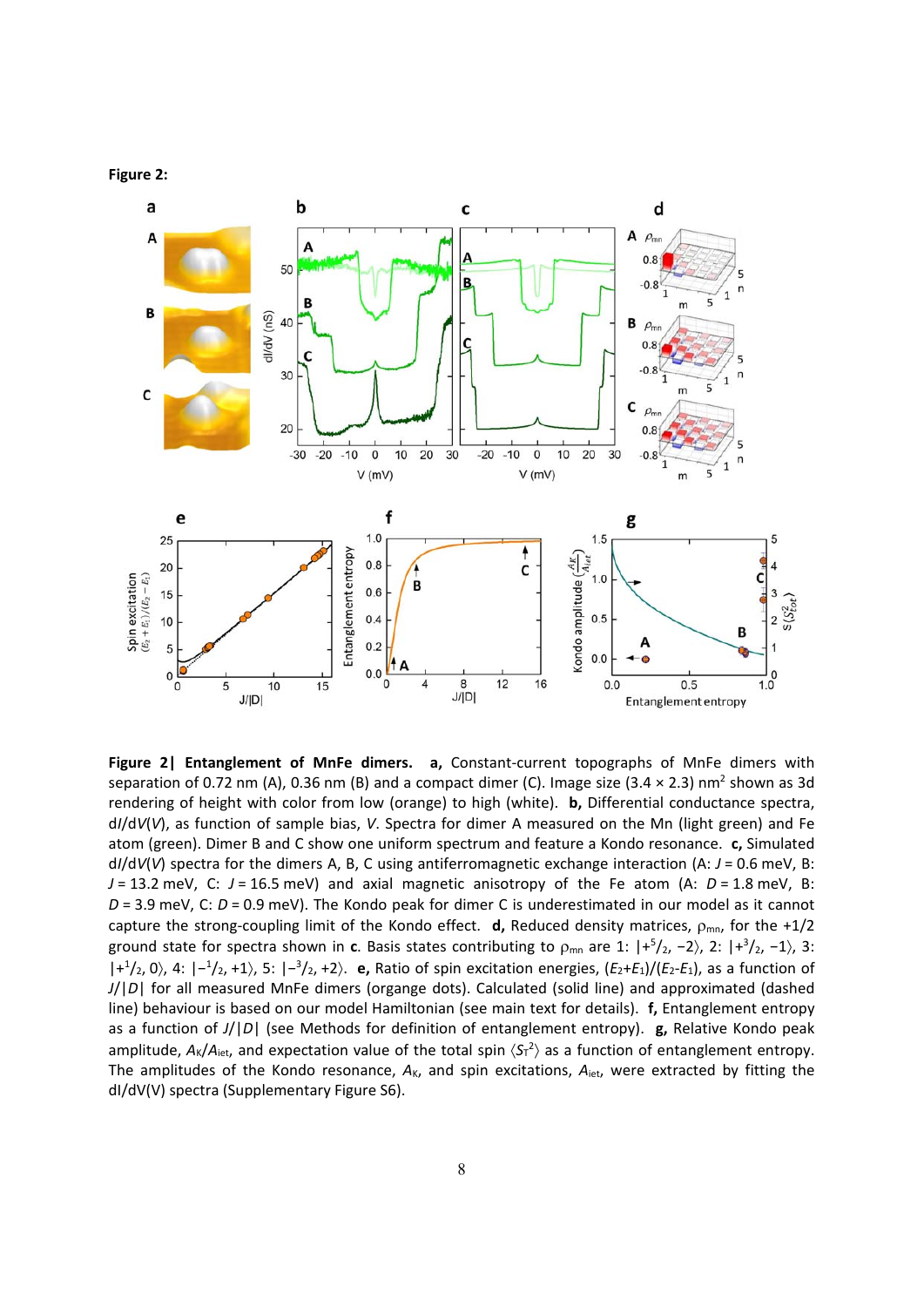



**Figure 3| Spatial maps of Kondo screening in Mn xFe spin chains. a,** Ball model of the construction of Mn<sub>x</sub>Fe spin chains by adding Mn atoms (green) to an Fe atom (red). **b,** Constant current topographs of the chains shown in **a** . The Mn atom in the back provides atomic registry. **c,** Density difference between spin ‐up (blue) and spin-down (red) states over a Mn 9Fe chain. Spin density clouds have isosurface density of 0.05 e/Angstroms<sup>3</sup>. Copper atoms (yellow) and Nitrogen atoms (cyan). (See Supplementary Section S2 for calculation details.) **d,** Maps of the differential conductance, d *I*/d *V* ( *V*, *d*), measured along the Mn xFe spin chains plotted colour ‐ coded as a function of sample bias, *V*, and displacement, *d* , along the spin chain. Atom positions indicated by red (Fe) and green (Mn) dashes. *d* = 0 set to the first Mn atom of each chain. The delocalized Kondo resonance is visible as horizontal yellow streak centred at  $0V$ bias.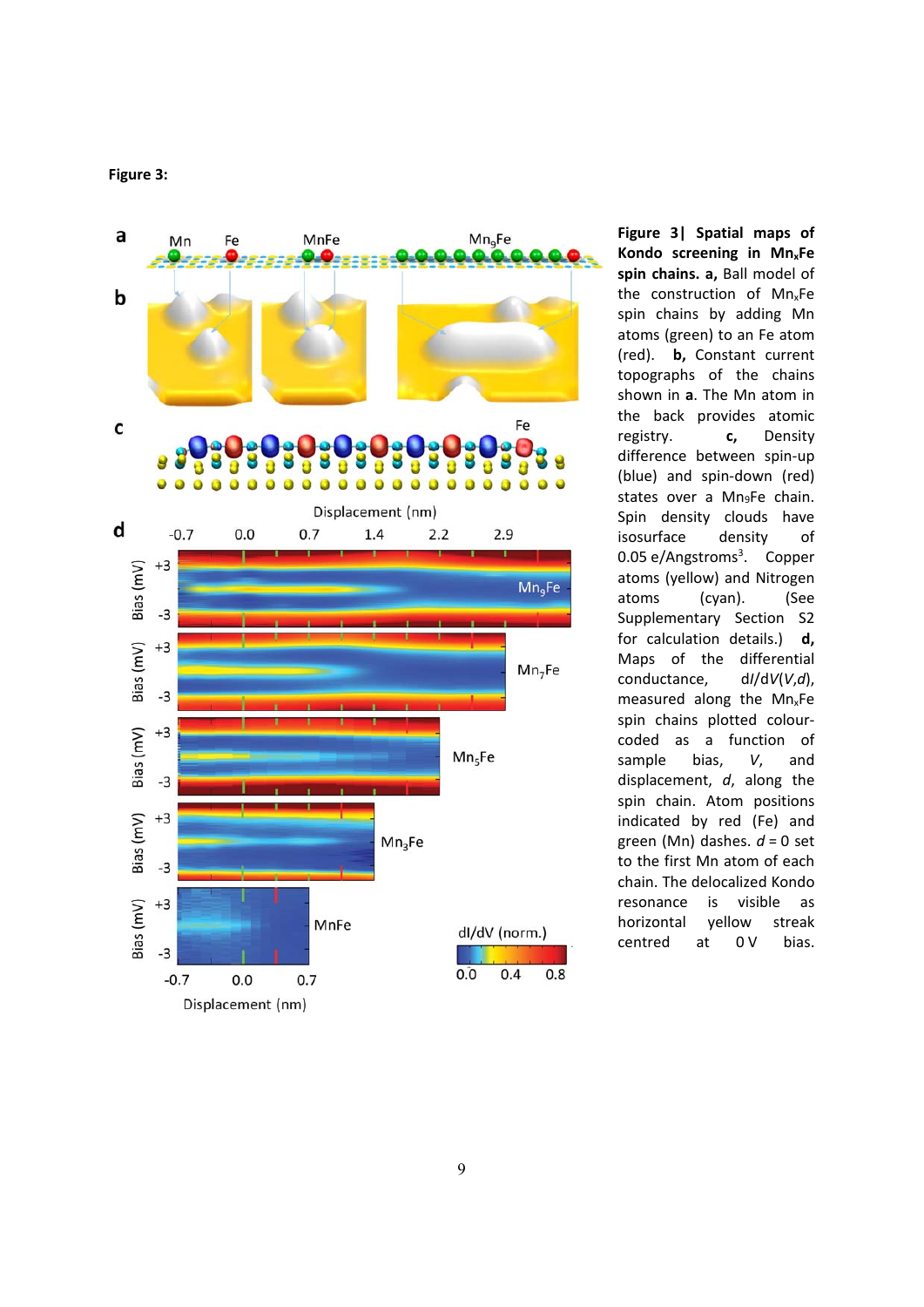



**Figure 4 | Evolution of Kondo screening in MnxFe spin chains. a,** Spatial profile of the relative Kondo peak amplitude, A<sub>K</sub>/A<sub>iet</sub>, along each spin chain. Inset: Evolution of A<sub>K</sub>/A<sub>iet</sub>, with chain length at the first Mn atom. **b,** Conductance spectra, d*I*/d*V*(*V*), showing the anisotropic magnetic‐field dependent splitting of the Kondo resonance in Mn<sub>3</sub>Fe at fields of 2T. Inset: ball model of the atomic structure of Mn<sub>3</sub>Fe, Fe (red), Mn (green). Arrows indicate directions of the magnetic field. **c,** Measured (green) and simulated (blue)  $dI/dV(V)$  spectra for MnFe<sub>3</sub> showing no Kondo resonance at 0 V. Parameters:  $J = 8.8$  meV, *J*" = 11.0 meV (coupling between Fe and Fe), *D* = 4.0 meV. Inset: ball model of Fe<sub>3</sub>Mn structure.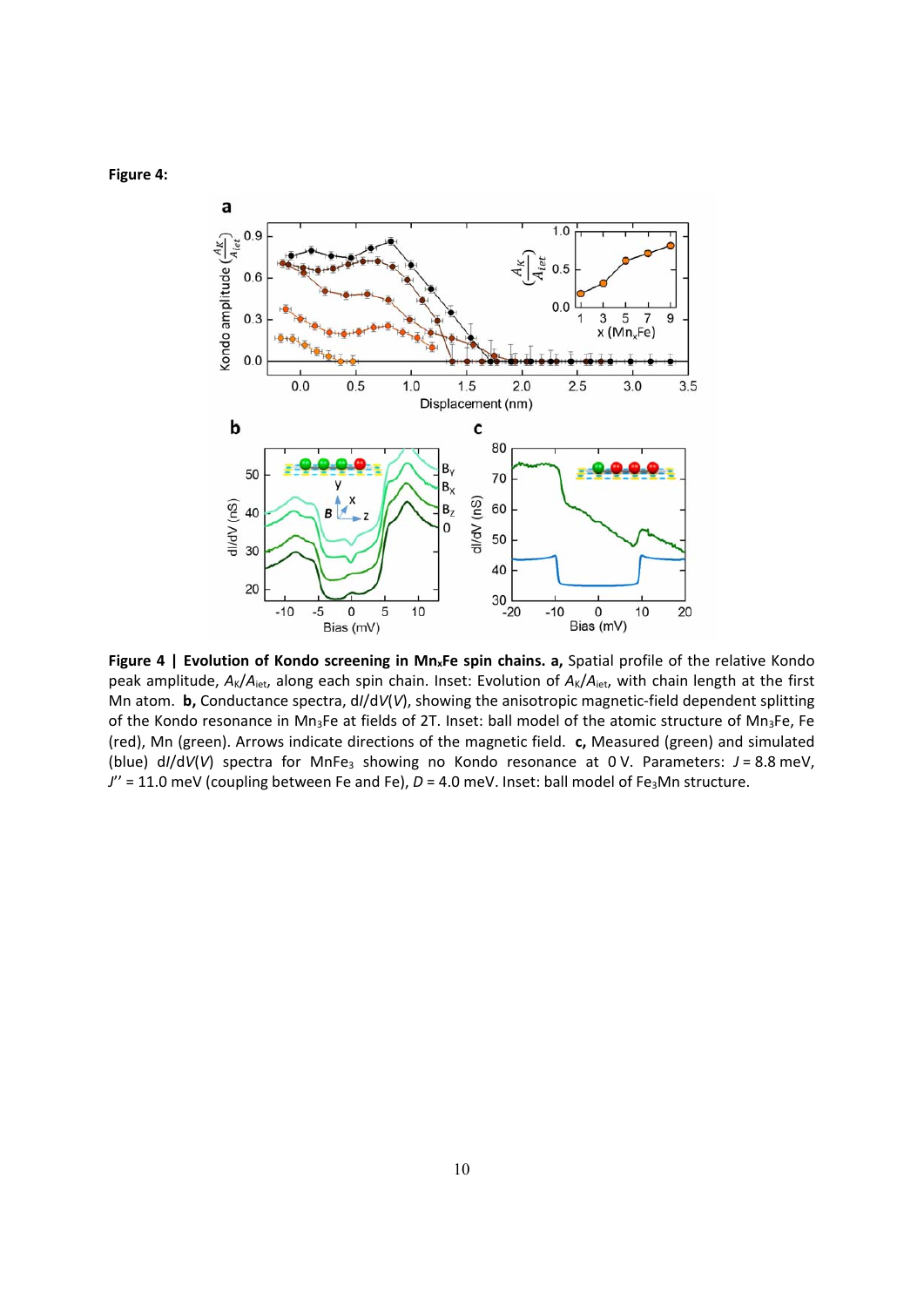# SUPPLEMENTARY INFORMATION **Entanglement-induced Kondo screening in atomic spin chains**

Deung-Jang Choi<sup>1,2,§</sup>, Roberto Robles<sup>3</sup>, Shichao Yan<sup>1,2</sup>, Jacob A. J. Burgess<sup>1,2</sup>, Steffen Rolf-Pissarczyk<sup>1,2</sup>, Jean-Pierre Gauyacq<sup>4</sup>, Nicolás Lorente<sup>5,6</sup>, Markus Ternes<sup>2</sup>, Sebastian Loth<sup>1,2,\*</sup>

**Supplementary Figure S1 | Temperaturedependent broadening of Kondo resonances in MnxFe**. Half-width at half maximum of the Kondo resonances,  $\Gamma_{K}$ , determined by fitting the experimental spectra with inelastic tunneling steps and a Frota function (see Fig. S6) for MnFe (green), and  $Mn<sub>5</sub>Fe$ (blue). Black lines are fits of  $\Gamma_K(T)$  to the function  $\Gamma_K = \frac{1}{2} \sqrt{(2 \Gamma_K^0)^2 + (3.5 k_B T)^2 + (\alpha k_B T)^2}$ , which accounts for the thermal broadening of the tip's Fermi function and to the thermal broadening of the resonance [1-22]. For MnFe we obtain  $\Gamma^0{}_K = 1.68$ meV,  $\alpha = 11.1$  and for Mn<sub>5</sub>Fe  $\Gamma^0{}_K = 0.29$  meV and  $\alpha = 22.3$ . The large values for  $\alpha$  confirm the



correlated nature of the resonances and are consistent with Kondo-screened spin systems in the weak coupling regime [4] where the characteristic Kondo temperature is below the lowest measurement temperature of  $T = 0.5$  K.

**Supplementary Figure S2 | Schematic transport model.**  The d*I*/d*V*(*V*) spectra were simulated using a perturbative approach which accounts for spin-flip scattering processes up to 3rd order in the interaction matrix elements. The transition probability  $W_{i \to f}^a$  for an electron to tunnel from the tip placed above the *a*-th spin to the sample (or from sample to the tip) by simultaneously changing the quantum state of the spin system between the initial, *i,* and final, *f,* state is in this model given as:

$$
W_{i\to f}^{a} \propto (J_T \rho_T)^2 \left( \left| M_{i\to f}^{a} \right|^2 + \sum_{b=1}^n J_K \rho_S \sum_m \left( \frac{M_{f\to i}^{a} M_{m\to f}^{b} M_{i\to f}^{a}}{\varepsilon_i - \varepsilon_m} + c.c. \right) \right) \delta \left( \varepsilon_i - \varepsilon_f \right)
$$



**.**  Here,  $M^a_{i\to j} = \langle \psi_j, \sigma_j | \hat{S}^a \cdot \hat{\sigma} | \psi_i, \sigma_j \rangle$  is the scattering matrix element of the Kondo-like interaction between the combined state vector  $|\psi_i, \sigma_i \rangle$  and  $|\psi_i, \sigma_j \rangle$  with  $\psi_i$  as the eigenstate of the localized spin system and  $\sigma_i$  as the wave vector of the interacting electron.  $\hat{S}^a$  is the total spin operator acting on the *a*-th spin of the coupled structure, and  $\hat{\sigma}$  the standard Pauli matrices. The delta distribution in the equation accounts for energy conservation between the initial state energy, *ε*i, and the final state energy, *ε*f. The first term accounts for spin-flip excitation which produces conductance steps in the spectra. The second term leads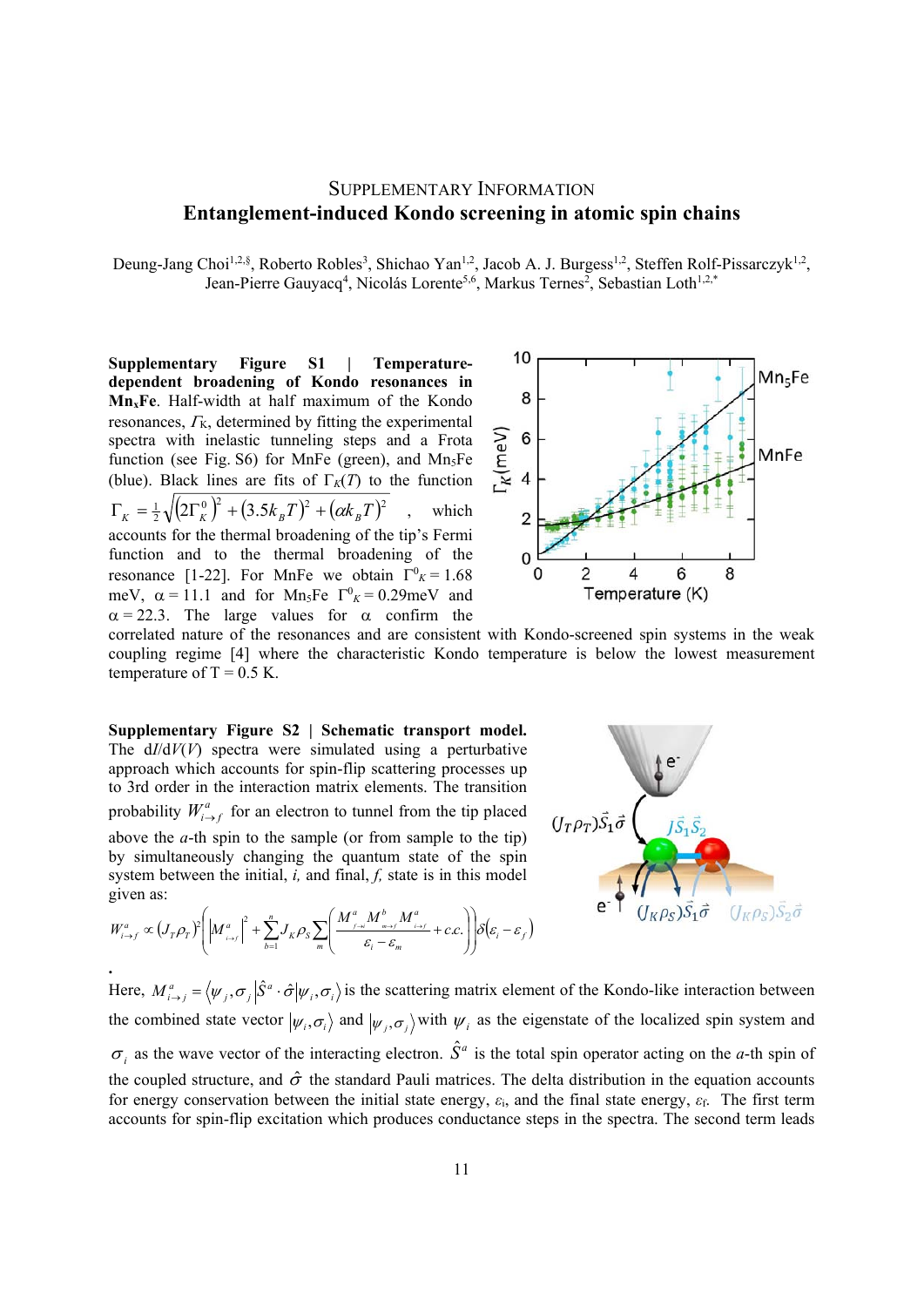to logarithmic peaks at the intermediate energy, *ε*m, and scales with the coupling strength to the substrate,  $J<sub>K</sub>ρ<sub>S</sub>$ . The scattering strength of tunneling electrons from the tip,  $J<sub>T</sub>ρ<sub>S</sub>$ , is scaled to match the average differential conductance of the experimental spectra between 20 nS to 30 nS.  $J_{K}\rho_0$ , was set to -0.02. This value was chosen to match the intensity of the Kondo resonance of the MnFe dimer with 0.36 nm atomic separation (Fig. 2c, dimer B) and left constant throughout this work to allow comparison between different spin chains. Note, that this model cannot cover strong correlations because it neglects higher order effects and may therefore underestimate the Kondo resonance's amplitude for maximally entangled spin chains.

**Supplementary Figure S3 | Density functional calculations on Mn3Fe chain. a,** Spin density for the  $Mn_3Fe$  chain on Cu<sub>2</sub>N/Cu (100) for an isovalue of 0.05 electrons/Angstroms<sup>3</sup>. Red is for spin up densities and yellow for spin down. The left atom of the chain corresponds to the Fe atom. The total magnetic moment of the Fe atom corresponds to  $3.4\mu_B$ . For the Mn atoms it is  $-4.4\mu_B$  for the atom closest to the Fe atom,  $+4.4\mu_B$  for the central atom and  $-4.4\mu_B$  for the end Mn atom. The total spin of the chain is then almost  $\frac{1}{2}$ . The nitrogen atoms (dark blue) become part of the chain and show alternating spins facing the transition metal atoms in agreement with super-exchange being the origin of the antiferromagnetic spin ordering. **b.** Integrated projected density of states (PDOS) on selected *d*atomic orbitals of the Fe atom of the Mn3Fe chain. The Fe atom's electronic structure shows occupied states with both spin up and spin down character. **c,** PDOS for the Mn atom adjacent to Fe. The Mn atom's spin polarization is stronger and contrary to Fe, the  $dz^2$  orbital is only partially filled. The PDOS for the other Mn atoms is similar. It is worth noting that the *d* electrons of Mn carry the full magnetic moment and are separated from the Fermi energy (Energy=0) by several electron Volts. Therefore they cannot be Kondo-screened individually.

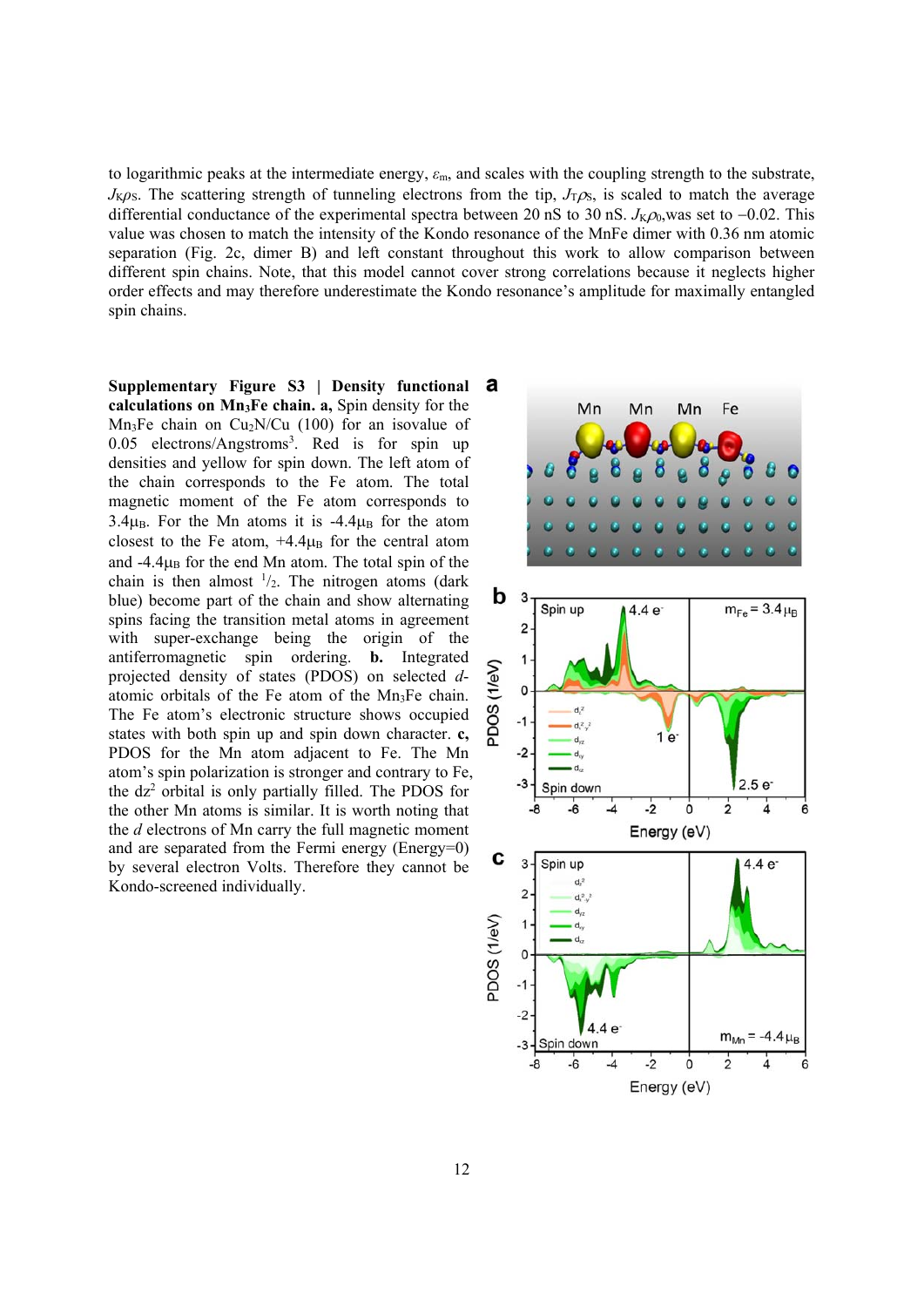**Supplementary Figure S4 | Full series of MnxFe (x = 1, …, 10) spin chains.** Conductance spectra, dI/dV(V) for each chain were measured on the edge Mn atom that is furthest from the Fe atom. Every chain with an odd number of Mn atoms  $(x = 1, 3, 5, 7, 9)$  shows a Kondo resonance at zero sample bias and an excitation gap that shrinks with increasing chain length. Every chain with even number of Mn atoms  $(x = 2)$ , 4, 6, 8, 10) shows a gapped spectrum; no Kondo resonance can be found. These spectra fit well to the same model Hamiltonian as the  $Mn_xFe$  (x odd) chains described in the main text. For an even number of Mn atoms the spin chain resides in a ground state with  $m<sub>T</sub> = \pm 2$  which cannot be Kondo-screened by a single-electron interaction. Temperature for all spectra,  $T = 0.5$  K, and magnetic field,  $B = 0$  T. Spectra offset vertically for clarity.

**Supplementary Figure S5 | Evolution of spin excitation**  energies for  $Mn_xFe$  chains. All  $Mn_xFe$  chains with odd number of Mn atoms show a similar dI/dV(V) spectrum. A Kondo resonance is present at 0 V and two low-energy spin excitations are visible. Orange dots: Measured spin excitation energies determined by the full fit to the  $dI/dV(V)$  spectra for each MnxFe chain (Fig. S6). As sketched in Fig. 1b and outlined in the main text, these two spin excitations enable fitting the spin Hamiltonian model quantitatively to the experimental data. Blue dots: Calculated spin excitation energies resulting from our spin Hamiltonian model by constraining the fit to use the same set of parameters for all chains. Fit results are:  $J = 13.3$  meV  $\pm 1.0$  meV (spin coupling between Fe and Mn),  $J' = 4.2$  meV $\pm$ 0.8 meV (spin coupling between Mn and Mn),  $D = 4.0$  meV  $\pm 0.4$  meV (magnetic anisotropy of the Fe atom).



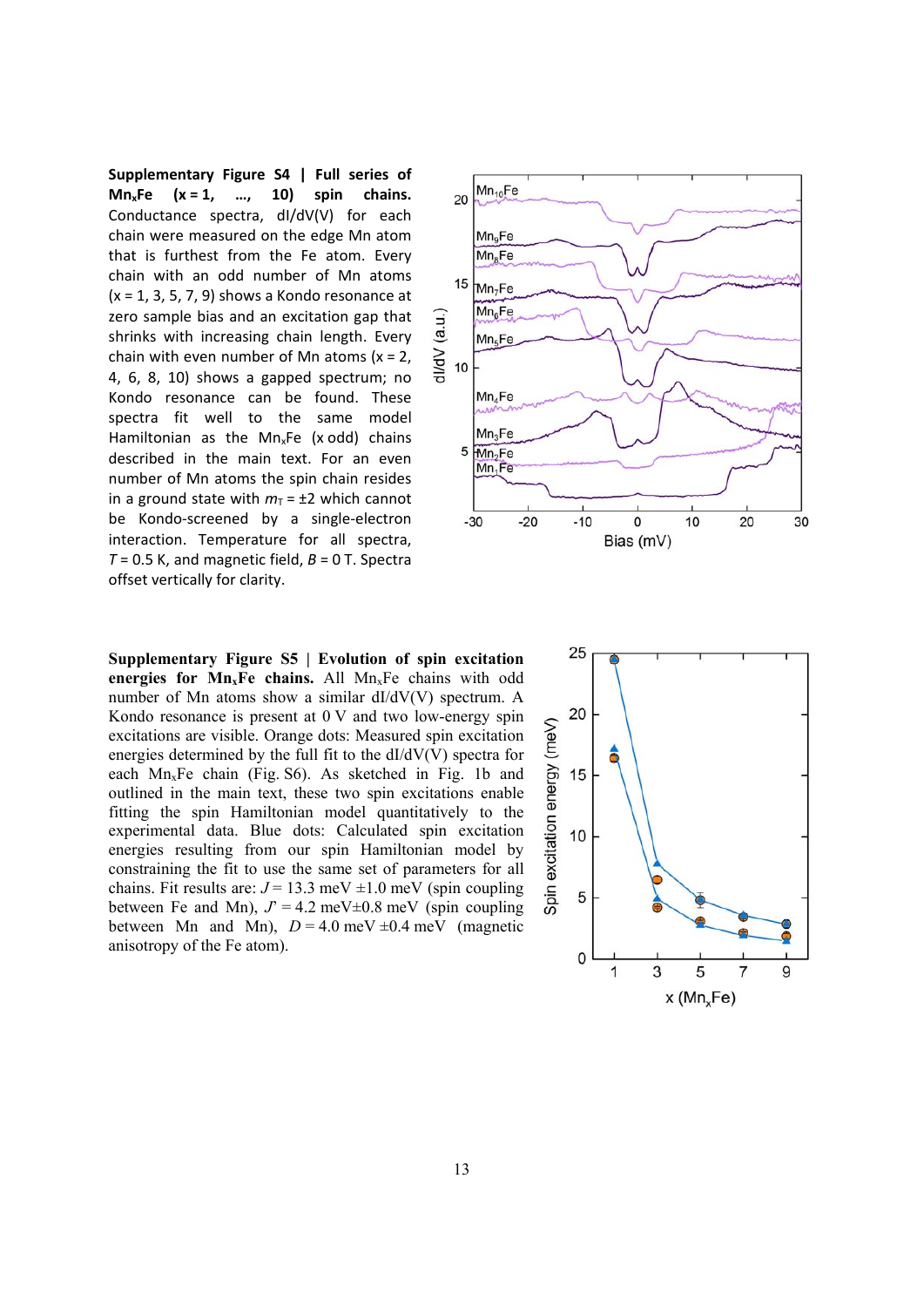**Supplementary Figure S6 | Fitting of experimental conductance spectra for MnxFe chains.** All conductance spectra of MnxFe chains with an odd number of Mn atoms show two prominent spin excitations and a Kondo resonance. Graph shows exemplary fit for one spectrum measured on Mn<sub>9</sub>Fe at  $T = 0.5$  K and  $B = 0$  T. The measured spectrum (orange line) is fit by least-squares optimization of the function  $(h \cdot \text{label})$ 

(black)  
\n
$$
\sigma(V) = A_1^- \theta(-V_1) + A_1^+ \theta(V_1)
$$
\n
$$
+ A_2^- \theta(-V_2) + A_2^+ \theta(V_2)
$$
\n
$$
+ A_K f(V, \Gamma) + \sigma' V + \sigma_0
$$
\nBias (V)

dV (nS)

The two spin excitations are described by temperature-broadened step functions [5],  $\theta(V)$ , and the Kondo resonance as a Frota function [6] (blue),  $f(V, \Gamma)$ , with a half-width at half maximum of  $\Gamma_K$ .  $A_{1,2}^{+,-}$  are the amplitudes of the first and second spin excitation at positive and negative energy.  $V_1$  and  $\overline{V_2}$  are the voltage positions of each spin excitation.  $A_K$  is the amplitude of the Kondo resonance and  $\Gamma_K$  is its width.  $\sigma'$  and  $\sigma_0$  account for a sloped background conductance (dotted line). We define the average spin excitation step height as  $A_{\text{jet}} = \frac{1}{4} \sum_{i,p} A_i^p$  $\frac{1}{4} \sum_{i,p} A_i^p$  and the relative Kondo peak height as  $A_K/A_{\text{iet}}$ .

160 140 120

ĥ

## **Supplementary section S1: Underscreened Kondo phase in MnxFe chains.**

Evidence of an incomplete screening of the magnetic moment on the  $Mn_xFe$  spin chains is found in the highly anisotropic splitting of the Kondo resonance with magnetic field (main text, Fig. 4b). Magnetic fields applied perpendicular to the easy-axis of the Fe atom (the direction parallel to the chain) induce a rapid decrease in resonance amplitude and a splitting can be observed for magnetic fields in excess of 1 T. In contrast, magnetic fields applied parallel to the Fe atom's easy axis induce no splitting up to the highest field we could apply (2 T).

The Kondo resonance observed in the  $Mn_xFe$  chains results from electron-spin scattering at several highspin atoms, i.e., Fe with spin magnitude  $S_{Fe} = 2$  and Mn with spin magnitude  $S_{Mn} = \frac{5}{2}$ . Contrary to the typically considered Kondo scattering at a single magnetic impurity with spin magnitude  $\frac{1}{2}$ , the Mn<sub>x</sub>Fe chains can be in a situation where the degenerate ground state doublet is a superposition with spin states that have a total spin in excess of  $\frac{1}{2}$ . Indeed, the mean value of  $\langle S_T^2 \rangle$  (the expectation value of the total spin operator for the ground state) for all Mn<sub>x</sub>Fe chains is larger than that of a pure  $S = \frac{1}{2}$  macrospin.

The anisotropic splitting in conjunction with strong temperature-dependent broadening of the resonance (Fig. S1) are direct evidence for a departure from the fully-screened and strongly-coupled Kondo phase. A similarly anisotropic dependence on the orientation of the magnetic field was found for Co atoms on  $Cu_2N/Cu(100)$  [21]. Calculations by Zitko et al [8] show that in the presence of easy-axis magnetic anisotropy, only some *S*z components of the total spin are Kondo-screened. The remaining magnetic interactions lead to an underscreened Kondo phase.